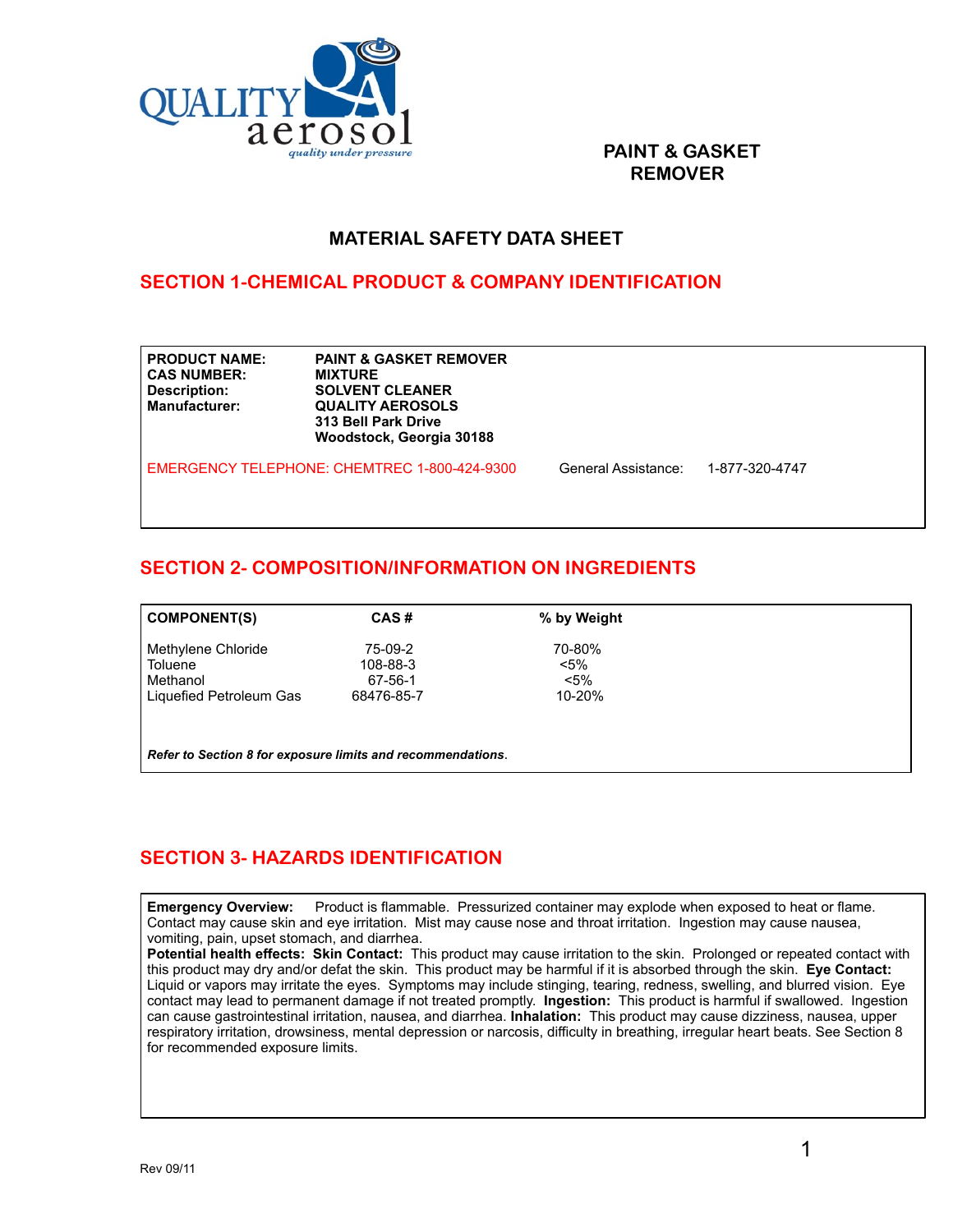#### **SECTION 4- FIRST AID MEASURES**

**Skin:** For skin contact, wash immediately with soap and water. If irritation persists, get medical attention. **Eye:** Immediately flush with plenty of water for at least 15 minutes, holding eyelids open at all times. Get medical attention immediately. **Inhalation:** Move person to non-contaminated air. If the affected person is not breathing, apply artificial respiration. Call a physician if symptoms develop or persist. **Ingestion:** If the material is swallowed, get immediate medical attention or advice. DO NOT induce vomiting. If vomiting occurs naturally, have victim lean forward to reduce risk of aspiration. Seek immediate medical attention. Do not give anything.

# **SECTION 5- FIRE FIGHTING MEASURES**

**Extinguishing Media:** Use dry chemical, carbon dioxide, or foam. Use water to cool fire-exposed containers and to protect personnel. Do not direct a solid stream of water or foam into hot, burning pools this may results in frothing and increase fire intensity. **Basic Fire Fighting Procedures:** Dangerous when exposed to heat or flame. This material can be ignited by flame or spark under normal atmospheric condition. Vapors are heavier than air and may travel along the ground to some distant source of ignition and flash back. Pressurized Container: May explode when exposed to heat or flame. Empty containers may retain product residue including Flammable or Explosive vapors. DO NOT cut, drill, grind, or weld near full, partially full, or empty product containers. **Dust Explosion Hazard:** None known. **Sensitivity To Mechanical Impact:**  Container could potentially burst or be punctured upon mechanical impact, releasing flammable vapors. **Unusual Fire & Explosion Hazards:** During a fire, irritating and highly toxic gases may be generated during combustion or decomposition. High temperatures can cause sealed containers to rupture due to a build up of internal pressures. Cool with water. **Fire Fighting Equipment/Instructions:** Wear full protective clothing, including helmet, self-contained positive pressure or pressure demand breathing apparatus, protective clothing and face mask.

**Flash Point: concentrate: N/A propellant: 132.23F**

9.5 upper % by volume propellant

**Flammability limits in air:** 23 upper % by volume concentrate 12 lower % by volume concentrate 9.5 upper % by volume propellant 1.8 lower % by volume propellant

#### **SECTION 6- ACCIDENTAL RELEASE MEASURES**

**Emergency Action:** Evacuate the area promptly and keep upwind of the spilled material. Isolate the spill area to prevent people from entering. Wear appropriate protective equipment and clothing during clean-up. **Containment:** Stop discharge if safe to do so. Stop material from contaminating soil or from entering sewers or water streams. Cover spills with nonflammable absorbent and place in closed chemical waste containers.

#### **SECTION 7- HANDLING & STORAGE**

**Handling:** Keep this product away from heat, sparks or open flame. Avoid getting this material into contact with your skin and eyes. Avoid breathing mists or aerosols of this product. Use this product with adequate ventilation. Do not reuse the empty container. **Storage:** Store in a cool, dry, well-ventilated area. Do not handle or store near an open flame, heat or other sources of ignition. Keep out of direct sunlight. Do not store above 120F (49 C). **Empty Container Precautions:**  Attention! Follow label warnings even after container is emptied since empty containers may retain product residues. Do not reuse empty container.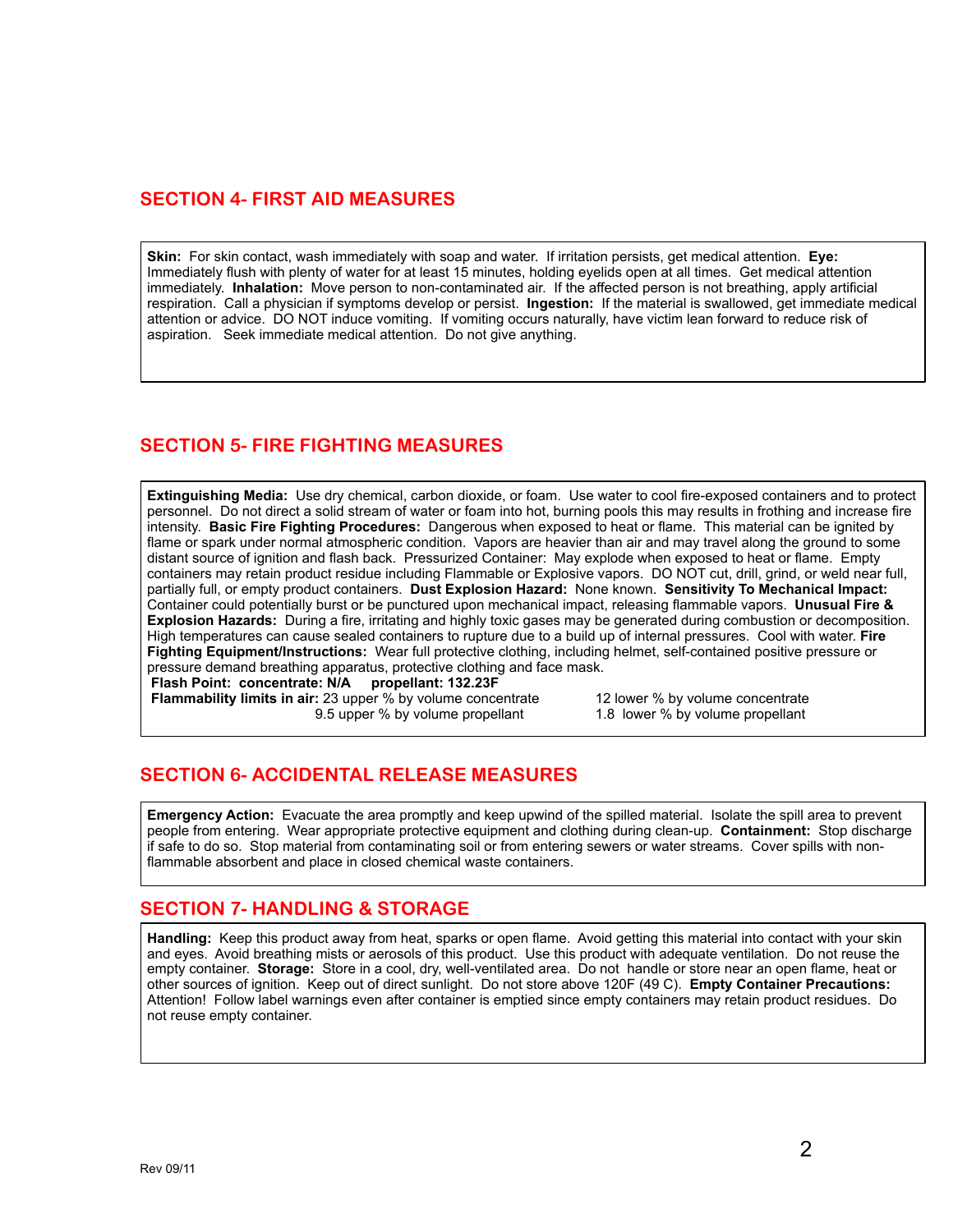# **SECTION 8- EXPOSURE CONTROLS/PERSONAL PROTECTION**

**Engineering Controls:** Provide local and general exhaust ventilation to effectively remove and prevent buildup of any vapors or mists generated from the handling of this product. **Eye Protection:** Wear goggles or safety glasses with side shields. **Skin and Body Protection:** Impervious gloves should be used when handling this product. Use of protective coveralls and long sleeves is recommended. **Respiratory Protection:** Use NIOSH approved respiratory protection. High airborne concentrations may necessitate the use of self-contained breathing apparatus (SCBA). **General:** Use good hygiene practices in handling this material.

| <b>Exposure Limits:</b>                        | (PARTS PER MILLION) |                 |                  |                 |         |            |
|------------------------------------------------|---------------------|-----------------|------------------|-----------------|---------|------------|
| Component(s)                                   | TLV                 | <b>OSHA-PEL</b> | <b>OSHA-STEL</b> | <b>SARA 313</b> | Prop 65 | <b>VOC</b> |
| Methylene Chloride                             | 50ppm               | 25ppm           | $125$ ppm        | х               |         |            |
| Toluene                                        | 20ppm               | 200ppm          |                  |                 |         | х          |
| Methanol                                       | 200ppm              | 200ppm          | 250ppm           | х               |         | Х          |
| Liquefied Petroleum Gas                        | $1000$ ppm          |                 |                  |                 |         | Χ          |
|                                                |                     |                 |                  |                 |         |            |
| Other raw material is considered trade secret. |                     |                 |                  |                 |         |            |
|                                                |                     |                 |                  |                 |         |            |

# **SECTION 9- PHYSICAL & CHEMICAL PROPERTIES**

**Physical State: Liquid %VOC: 35.8%** 

**Solids: N/A Evaporation Rate: <1 (butyl acetate=1)** PH: N/A<br> **PH: N/A Boiling Point: N/A Boiling Point: N/A**<br>
Color: Cloudy **Specific Gravity: 1.32 Color:** Color: Cloudy<br>Physical State: Liquid Color: Pungent

#### **SECTION 10-STABILITY & REACTIVITY**

Hazardous polymerization will not occur. Condition to avoid: Keep away from sources of ignition. Avoid contact with strong oxidizers, reducers, acids, and alkalis. Stability: This product is stable under normal conditions.

#### **SECTION 11-TOXICOLOGICAL INFORMATION**

**Methylene Chloride:** Oral LD50: 1600 mg/kg (rat) Inhalation LC50: 52 gm/m3 (rat) **Toluene:** Oral LD50: 636 mg/kg (rat) Inhalation LC50: 49 gm/m3/4H (rat) Dermal LD50: 14100 uL/kg (rabbit) **Methanol:** Oral LD50: 300 mg/kg (rat) Inhalation LC50: 64000 ppm/4H (rat) Dermal LD50: 12,800 mg/kg (rabbit) **Liquefied Petroleum Gas:** Inhalation LC50: 658 mg/L/4H (rat)